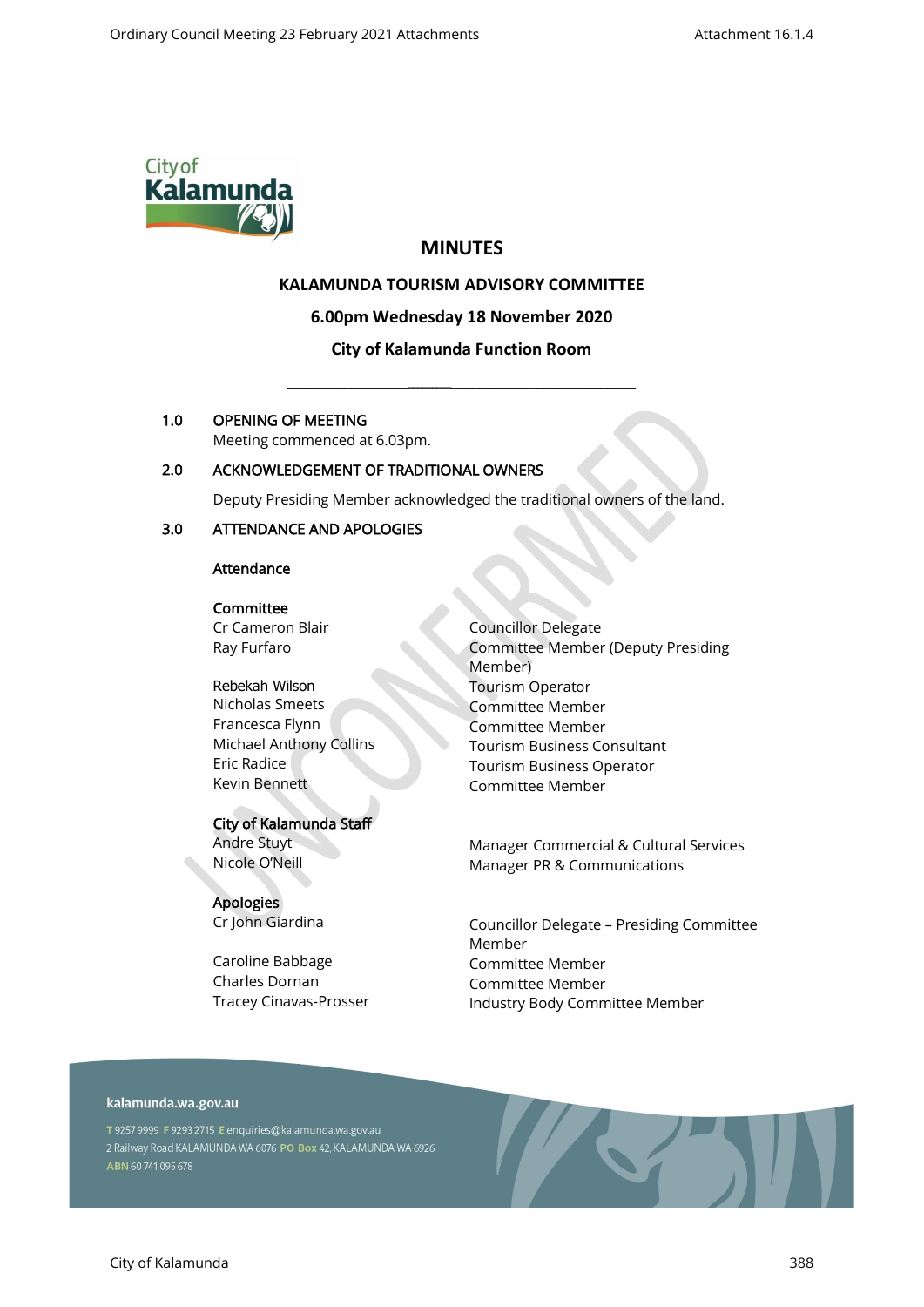Minutes – 18 November 2020

### 4.0 DISCLOSURE OF INTERESTS

#### 4.1 Disclosure of Financial and Proximity Interests:

a) Members must disclose the nature of their interest in matters to be discussed at the meeting. (Section 5.65 of the Local Government Act 1995) b) Employees must disclose the nature of their interest in reports or advice when giving the report or advice to the meeting. (Section 5.7 of the Local Government Act 1995).

#### Nil disclosures

### 4.2 Disclosure of Interest Affecting Impartiality

a) Members and staff must disclose their interests in matters to be discussed at the meeting in respect of which the member or employee has given or will give advice.

#### Nil disclosures

### 5.0 ADOPTION OF THE MINUTES OF THE PREVIOUS MEETING

Minutes of the Tourism Advisory Committee Meeting of 19 August 2020 as tabled.

| <b>MOVED:</b> | Cr Cameron Blair               |
|---------------|--------------------------------|
|               | <b>SECONDED:</b> Kevin Bennett |
| <b>VOTE:</b>  | Carried                        |

### 6.0 MATTERS ARISING FROM THE MINUTES

Andre Stuyt provided an update of the action items as listed in the minutes of the Meeting of 19 August 2020.

# 7.0 PRESENTATION STRATEGIC COMMUNITY PLAN

Nicole O'Neill discussed the Strategic Community Plan and the program of engagement to prepare a new/updated Plan, as required by legislation. Nicole led an interactive presentation, seek attending member's views and feedback on a range of strategic community plan objectives and actions to help inform a new Plan.

### 8.0 ENTRY STATEMENT SIGNAGE EXAMPLES

Nicole O'Neill outlined progress in the design for a suite of public realm signage and shared preliminary and share with the team preliminary concept design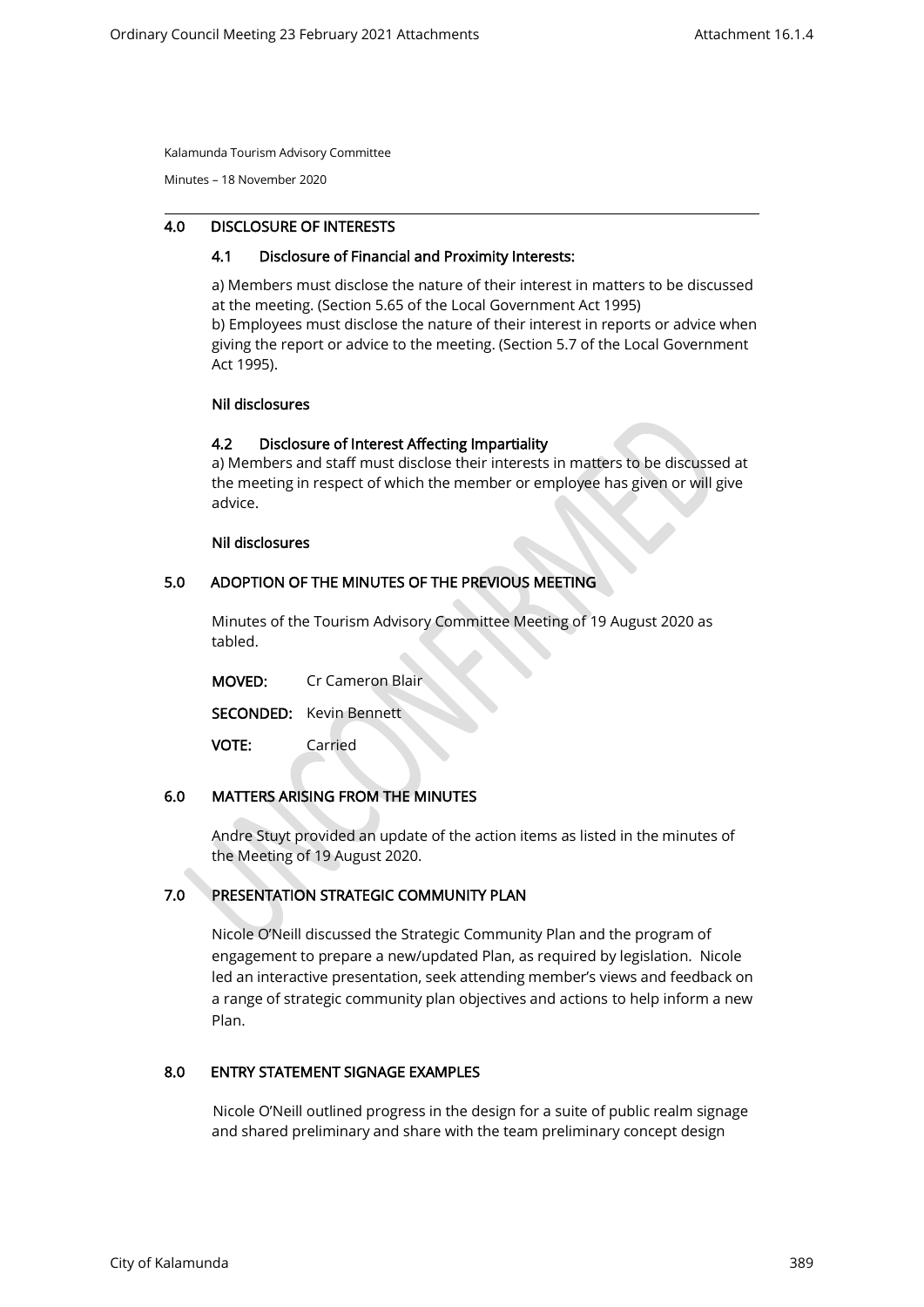Minutes – 18 November 2020

thinking. Andre Stuyt advised members the Tourism Signage Audit was being conducted in-house and advised site visits and image capture of tourism signs had been completed. The report currently being finalised and to be distributed to Members for noting when completed.

### 9.0 TOURISM DEVELOPMENT PRIORITIES – DISCUSSION

General discussion from Members on what the focus of tourism priorities should be to guide budget investigations and were invited to have regard to:

- Priority One what should we aim for in the next six months.
- Priority Two what should we aim for in the next six to twelve months.
- Priority Three what should we aim for in the next twelve to thirty-six months.

A precis of Members who responded was discussed and debated

### MOTION:

The Tourism Advisory Committee:

- 1) endorses to the following as priority actions from the Tourism Strategy
	- Priority One: Inward look at culture and service levels for tourism development planning (as per S10.2.5 of the Tourism Development Strategy)
	- Priority Two: Completion of the Signage Audit, Design and & Development of Key Entry Statements, and ongoing program of tourism-based signage
- 2) agrees to prepare a business cases for budget consideration by Council as follows:
	- i) Priority One by 31 Jan 2021
	- ii) Priorities Two by 31 Mar 2021

Moved: Rebekah Wilson Seconded: Michael Anthony Collins **Vote:** Carried Unanimously

#### 10.0 OTHER BUSINESS

- Andre Stuyt provided an overview of the Kalacash Program instigated in collaboration with the Community Bank Forrestfield High Wycombe Bendigo Bank.
- Nic Smeets advise he had started a petition to Matthew Hughes to have Toilets at Lions Lookout, Welshpool Road.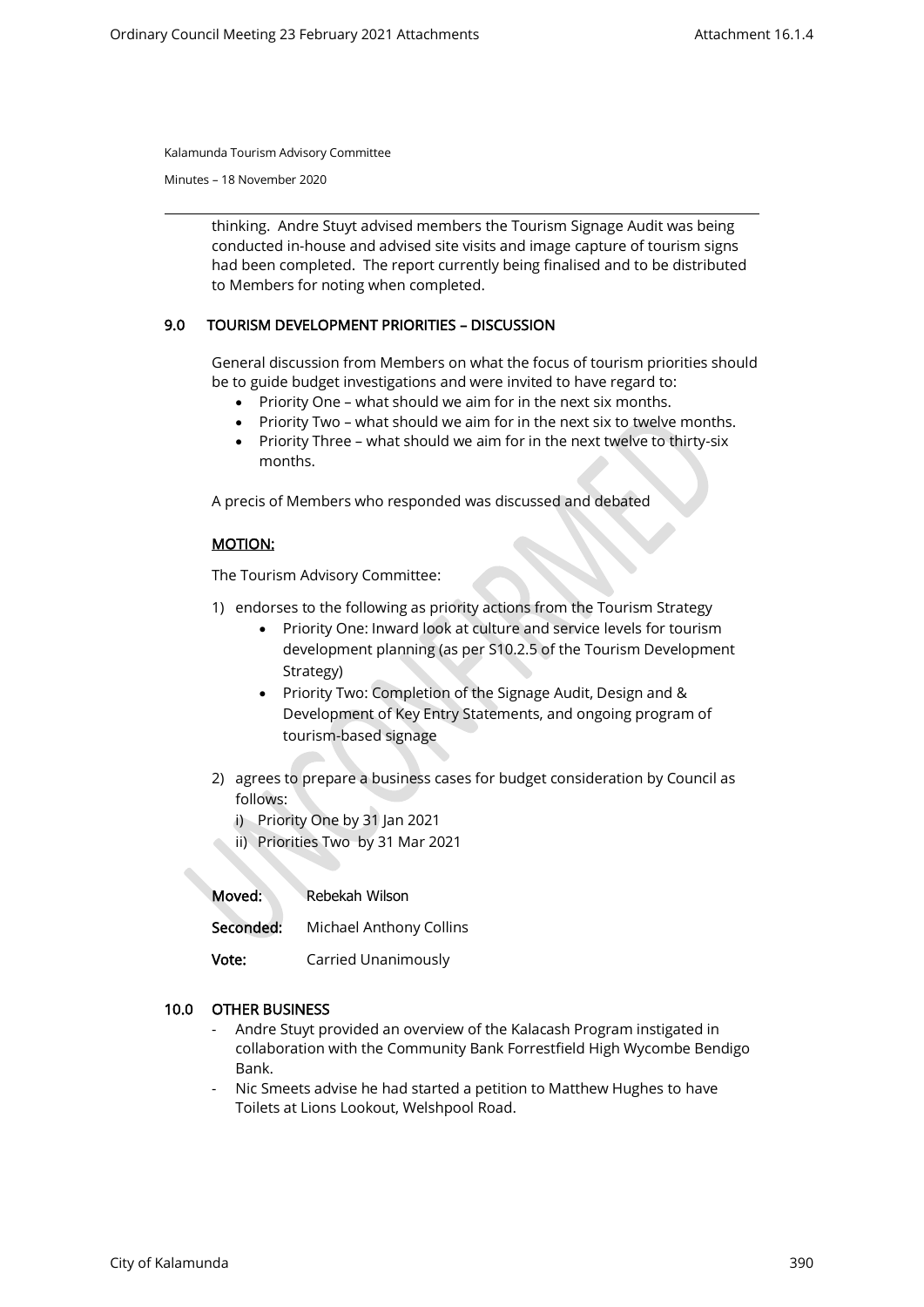Minutes – 18 November 2020

# **CLOSURE**

The Deputy Presiding Committee Member closed the meeting at 8.03 pm

I confirm these Minutes to be a true and accurate record of the proceedings of this meeting.

Signed: ……………………………………………. Presiding Member

Dated this ……………. Day of ……………………….2020

### CONFIRMED FUTURE MEETING DATES

- Wednesday 17 February 2021
- Wednesday 19 May 2021